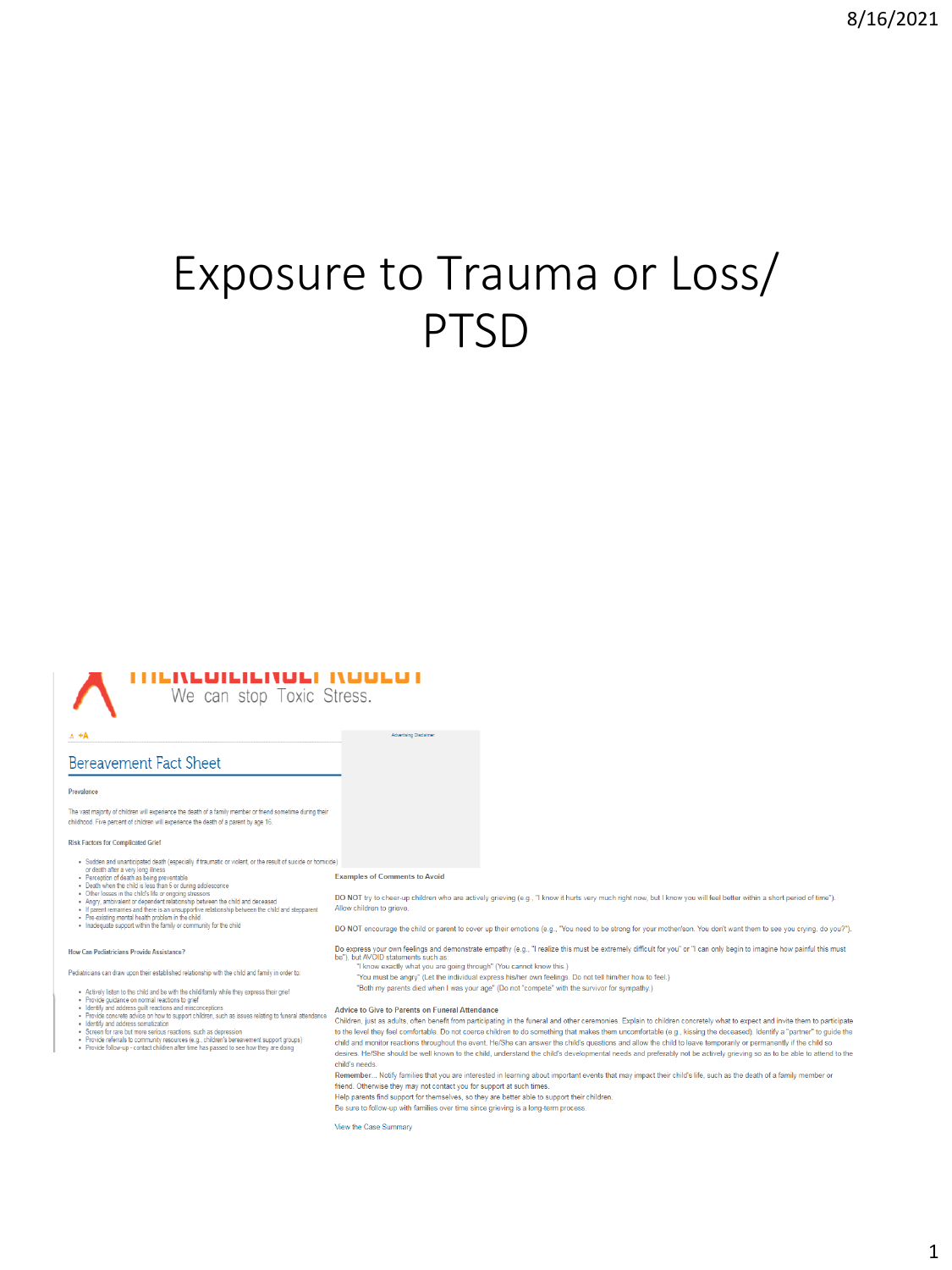### When to be concerned about grief

Children who are having serious problems with grief and loss may show one or more of these signs: •an extended period of depression in which the child loses interest in daily activities and events

•inability to sleep, loss of appetite, prolonged fear of being alone

•acting much younger for an extended period

•excessively imitating the dead person

•believing they are talking to or seeing the deceased family member for an extended period of time

•repeated statements of wanting to join the dead person •withdrawal from friends

•sharp drop in school performance or refusal to attend school

### Childhood trauma

- 22% of children in national study exposure to 4 or more types of trauma in their life (Tuner et al 2010)
- Telephone survey of 4000 children 0-17 15% experienced maltreatment by caregiver (5% physical abuse) 5.8% witnessed domestic violence. 2% girls experiences sexual abuse (Finkelhor et al 2015)
- Feliti et al in adverse childhood experience study of 9000. ¼ reported 2 categories of childhood trauma.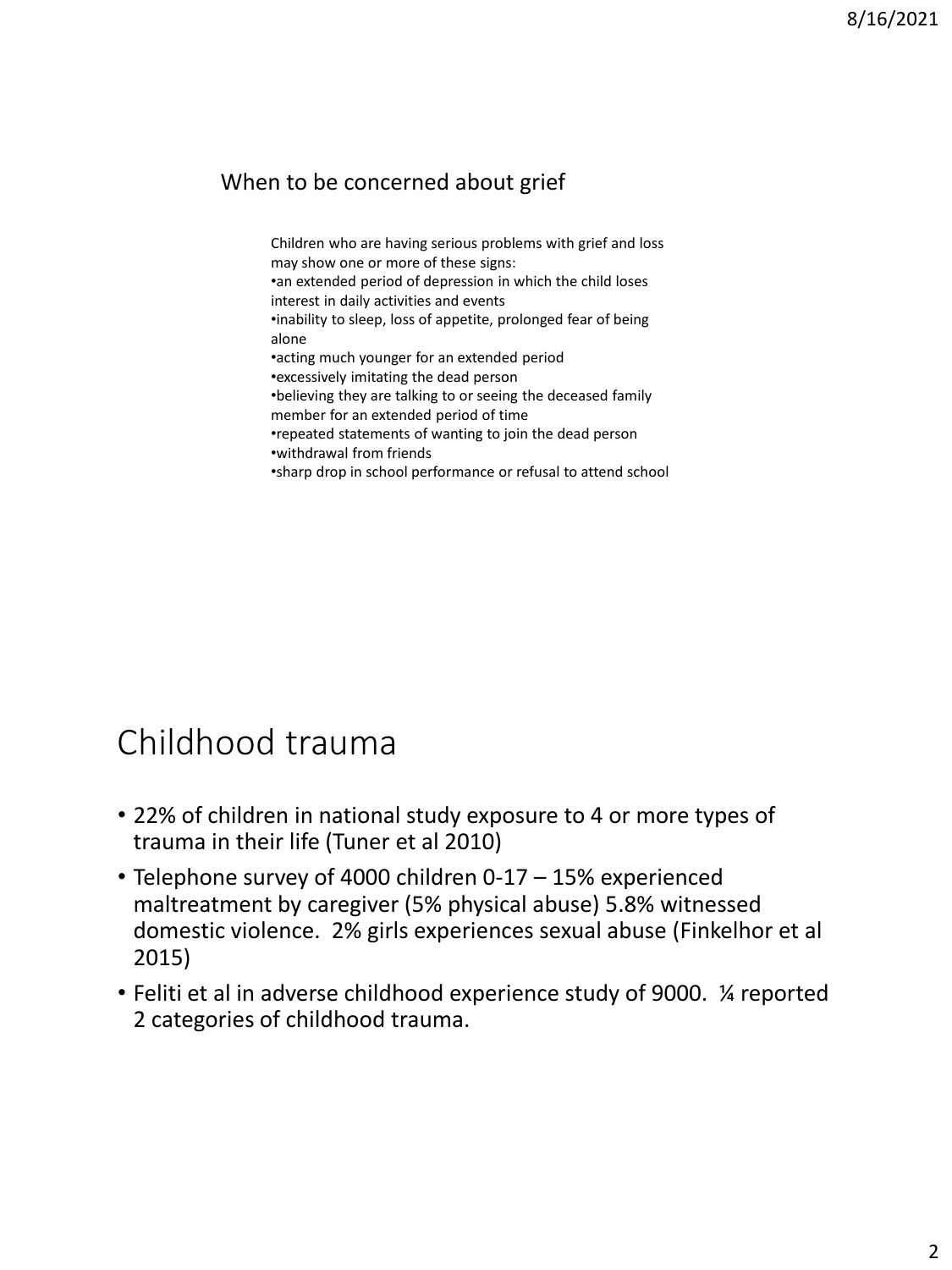# Acute stress disorder

- A. Exposure to actual or threatened death, serious injury, sexual violence in one or more of the following ways 1. Directly experiencing the traumatic events
	- - 2. Witnessing, in person, the events as it occurred to others, (does not include witness in only electronic media, television, movies or pictures.
		- 3. Learning that the traumatic events occurred to a close family member or friend (in the case of the actual or threatened death of a family member or friend the events must have been violent or accidental)
		- 4. Experiencing repated or extreme exposure to aversive details of the traumatic events (first responders collecting human remains, police officers repeatedly exposed to details of child abuse)
- B. Presence of 9 or more of the following from any of the five categories of intrusion, negative mood, dissociation, avoidance and arousal, beginning or worsening after the traumatic event occurred.

#### INTRUSION SYMPTOMS

- 1. Recurrent, involuntary and intrusive distressing memories of the traumatic events (In children, repetitive play may occur in which themes or aspects of the traumatic event are expressed.
- 2. Recurrent distressing dreams in which the content and or affect of the dream are related to the traumatic events (In children there maybe frightening dreams without recognizable content)
- 3. Dissociative reactions (flashbacks) in which the child feels or acts as if the traumatic events are recurrent (such<br>reactions may occur on a continuum, with the most extreme expression being complete loss of awareness o
- 4. Intense or prolonged psychological distress at the exposure of the internal or external cues that symbolize or resemble an aspect of the traumatic event

#### NEGATIVE MOOD

5. Persistent inability to experience positive emotions (inability to experience happiness, satisfaction or loving feelings) DISSOCIATIVE SYMPTOMS

- 6. An altered sense of the reality of one's surrounding or oneself (e.g. seeing oneself from another's perspective, being in a daze, time slowing
- 7. Inability to remember an important aspect of the traumatic event (typically due to dissociative amnesia and not other factors due to head injury, alcohol or drugs)

### Acute Stress Disorder

#### **AVOIDANCE SYMPTOMS**

- 8. Efforts to avoid distressing memories, thoughts or feelings about or closely associated with the traumatic events
- 9. Efforts to avoid external reminders (people, places, conversations, activities, objects, situations) that arouse distressing memories, thoughts or feelings about or closely associated with the traumatic events.

#### **Arousal symptoms**

- 10. Sleep disturbance (difficulty falling or staying asleep, restless sleep
- 11. Irritable behavior or angry outburst (little or no provocation), typically expressed as verbal or physical aggression towards people or objects
- 12. Hypervigilance
- 13. Problems with concentration
- 14. Exagerrated startle response

C. Duration of the disturbance is 3 days to 1 month after the trauma. (symptoms typically begin immediately after the trauma but persist for at least 3 days and up to a month)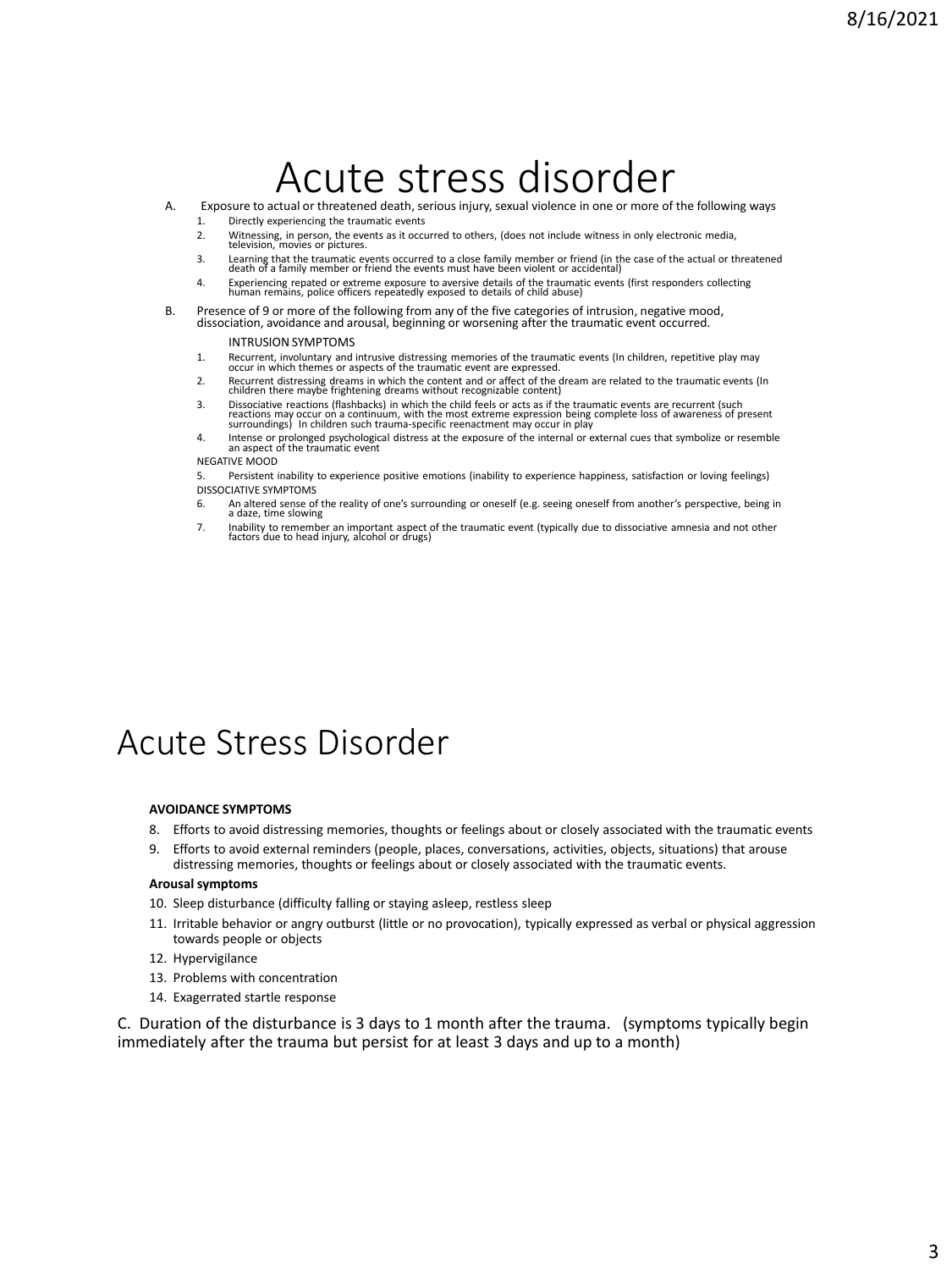### Post Traumatic Stress Disorder

The following criteria apply to adults, adolescents, and children older than 6 years.

A. Exposure to actual or threatened death, serious injury, or sexual violence in one or more of the following ways

- 1. Directly experiencing the traumatic events
- 2. Witnessing, in person, the events as it occurred to others.
- 3. Learning that the traumatic events occurred to a close family member or close friend. In the cases of actual or threatened death of a family member or firend the events must have been violent or accidental.
- 4. Experiencing repeated or extreme exposure to aversive details of the traumatic events

The criterion DOES NOT apply to exposure through electronic media, television, movies or pictures unless exposure is work related.

- B. Presence of one or more of the following intrusion symptoms associated with the traumatic events beginning after the traumatic events occurred
	- 1. Recurrent, involuntary and intrusive distressing memories of the traumatic events
	- 2. Recurrent distressing dreams in which the content and or affect of the dream are related to the traumatic events
	- 3. Dissociative reactions (flashbacks) in which the child feels or acts as if the traumatic events are recurrent (such reactions may occur on a continuum, with the most extreme expression being complete loss of awareness of present surroundings)
	- 4. Intense or prolonged psychological distress at the exposure of the internal or external cues that symbolize or resemble an aspect of the traumatic event
	- 5. Marked psychological reactions to internal or external cues that symbolize or resemble an aspect of the traumatic event

- C. Persistent avoidance of stimuli associated with the traumatic event(s), beginning after the traumatic event(s) occurred, as evidenced by one or both of the following:
	- 1. Avoidance of or efforts to avoid distressing memories, thoughts, or feelings about or closely associated with the traumatic event(s).
	- 2. Avoidance of or efforts to avoid external reminders (people, places, conversations, activities, objects, situations) that arouse distressing memories, thoughts, or feelings about or closely associated with the traumatic event(s).
- D. Negative alterations in cognitions and mood associated with the traumatic event(s), beginning or worsening after the traumatic event(s) occurred, as evidenced by two (or more) of the following:
	- 1. Inability to remember an important aspect of the traumatic event(s) (typically due to dissociative amnesia, and not to other factors such as head injury, alcohol, or drugs).
	- 2. Persistent and exaggerated negative beliefs or expectations about oneself, others, or the world (e.g., "I am bad," "No one can be trusted," "The world is completely dangerous," "My whole nervous system is permanently ruined").
	- 3. Persistent, distorted cognitions about the cause or consequences of the traumatic event(s) that lead the individual to blame himself/herself or others
	- 4. Persistent negative emotional state (e.g., fear, horror, anger, guilt, or shame).
	- 5. Markedly diminished interest or participation in significant activities.
	- 6. Feelings of detachment or estrangement from others.
	- 7. Persistent inability to experience positive emotions (e.g., inability to experience happiness, satisfaction, or loving feelings).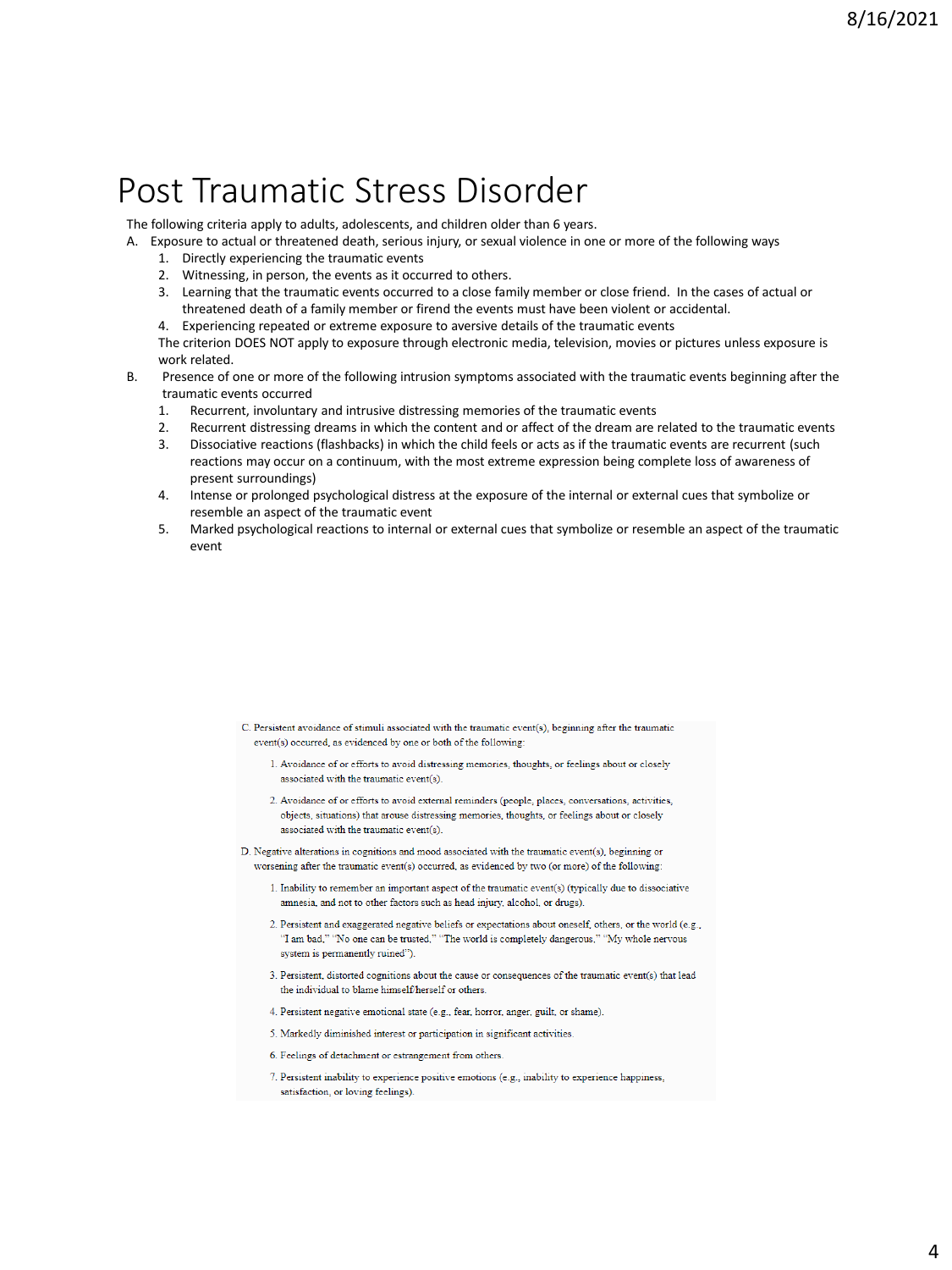- E. Marked alterations in arousal and reactivity associated with the traumatic event(s), beginning or worsening after the traumatic event(s) occurred, as evidenced by two (or more) of the following:
	- 1. Irritable behavior and angry outbursts (with little or no provocation), typically expressed as verbal or physical aggression toward people or objects.
	- 2. Reckless or self-destructive behavior
	- 3. Hypervigilance.
	- 4. Exaggerated startle response.
	- 5. Problems with concentration
	- 6. Sleep disturbance (e.g., difficulty falling or staying asleep or restless sleep).
- F. Duration of the disturbance (Criteria B, C, D and E) is more than 1 month
- G. The disturbance causes clinically significant distress or impairment in social, occupational, or other important areas of functioning.

### PTSD criteria for Children 6 and under

- A. Exposure to actual or threatened death, serious injury, sexual violence in one or more of the following ways
	- 1. Directly experiencing the traumatic events
	- 2. Witnessing, in person, the events as it occurred to others, **especially primary caregivers** (does not include witness in only electronic media, television, movies or pictures.
	- 3. Learning that the traumatic events occurred to a **parent or caregiver figures**
- B. Presence of one or more of the following intrusion symptoms associated with the traumatic events beginning after the traumatic events occurred
	- 1. Recurrent, involuntary and intrusive distressing memories of the traumatic events **(spontaneous and intrusive memories my not necessarily appear distressing and my be expressed as play re-enactment**
	- 2. Recurrent distressing dreams in which the content and or affect of the dream are related to the traumatic events **(it may not be possible to ascertain that the frightening content is related to the traumatic event)**
	- 3. Dissociative reactions (flashbacks) in which the child feels or acts as if the traumatic events are recurrent<br>(such reactions may occur on a continuum, with the most extreme expression being complete loss of<br>awareness o
	- 4. Intense or prolonged psychological distress at the exprosure of the internal or external cues that symbolize or resemble an aspect of the traumatic event
	- 5. Marked psychological reactions to reminders of the traumatic events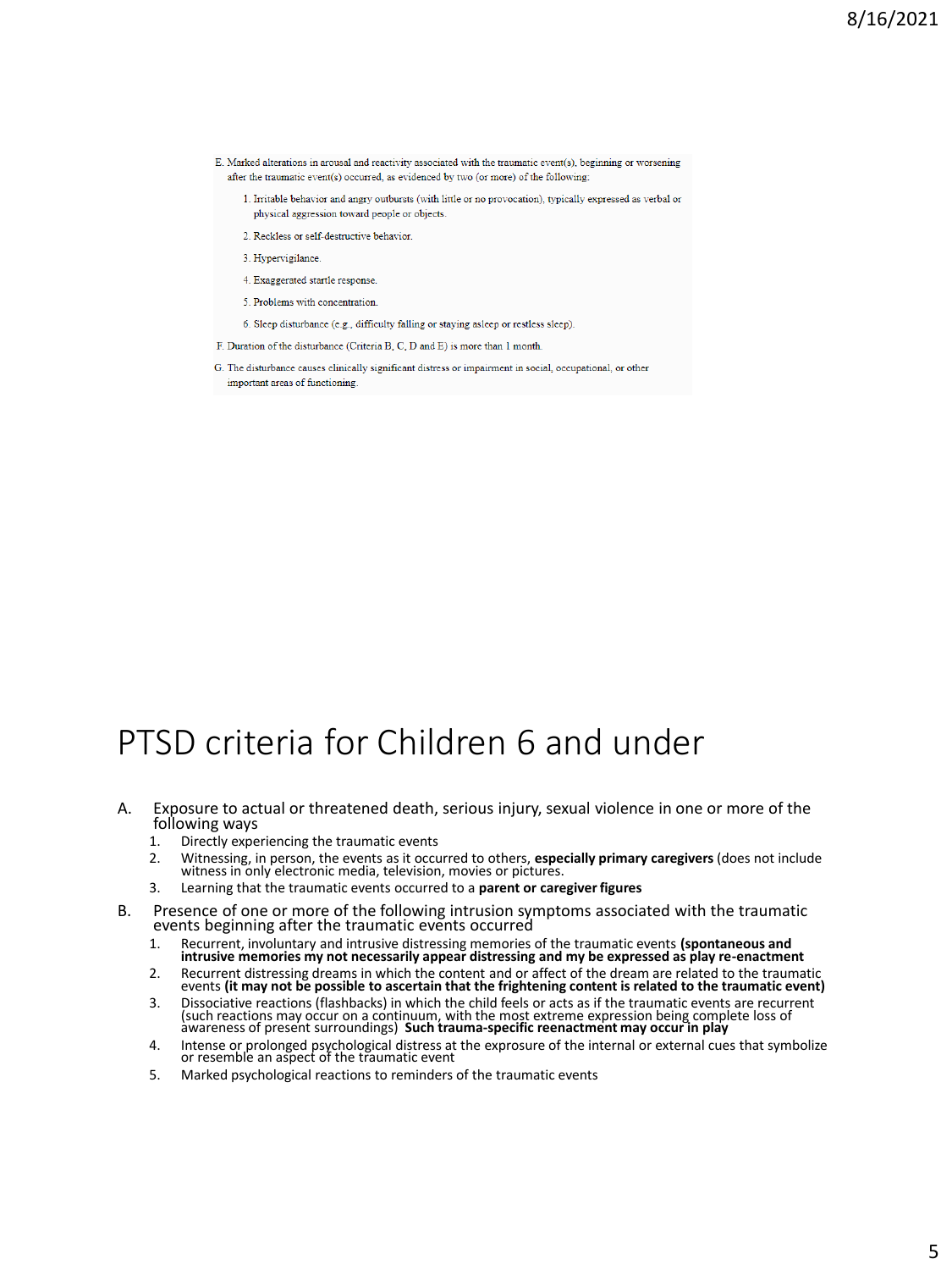# PTSD criteria for Children 6 and under

- C. One or more of the following symptoms, representing either persistent avoidance of stimuli associated with the traumatic events or negative alterations in the cognitions and moods associated with the traumatic event must be present, beginning after the event or worsening after the event **Persistent Avoidance of Stimuli**
	- 1. Avoidance of or efforts to avoid activities, places or physical reminders that arouse recollections of the traumatic events
	- 2. Avoidance of or efforts to avoid people, conversation or interpersonal situations that arouse recollections of the traumatic events

### **Negative Alterations in Cognitions**

- 3. Substantially increased frequency of negative emotional states (fear, guilt, sadness, shame, confusions)
- 4. Markedly diminished interest or participation in significant activities including constriction of play
- 5. Socially withdrawn behaviors
- 6. Persistent reduction in expression of positive emotions

### PTSD for children 6 years and younger

- D. Alterations in arousal and reactivity associated with the traumatic events, beginning or worsening after the traumatic events occurred, as evidence by two or more of the following
	- 1. irritable behavior or angry outbursts (with little or no provocation) typically expressed as verbal or physical aggression towards people or objects (including extreme temper tantrums)
	- 2. Hypervigilance
	- 3. Exaggerated startle response
	- 4. Problems with concentration
	- 5. Sleep disturbance (difficulty falling or staying asleep or restless sleep)
- E. Duration of  $> 1$  month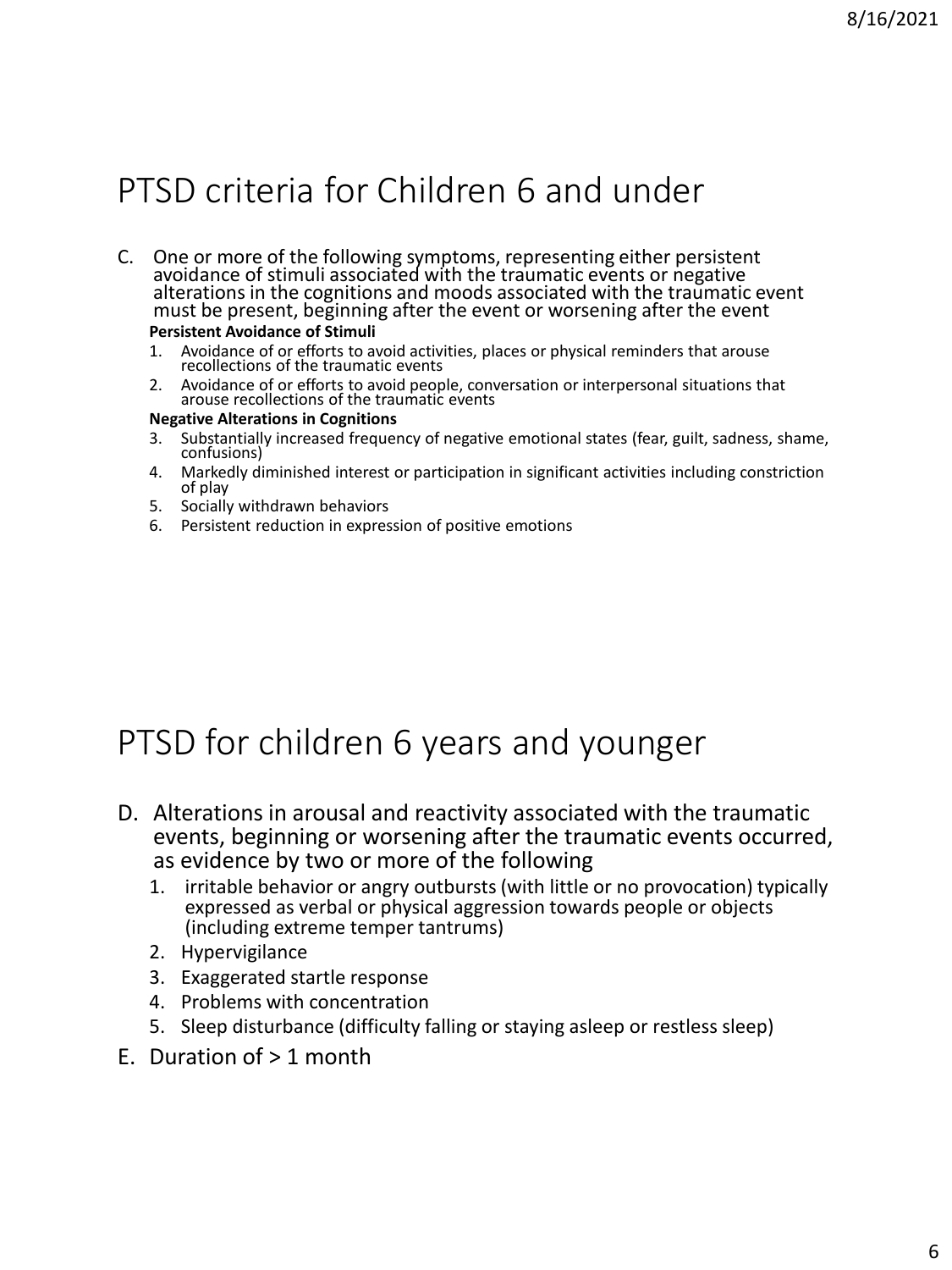### Screening Recommendations

- Mental Health evaluations should routinely include questions about exposure to commonly experience traumatic events
	- Child abuse (physical/sexual)
	- Community violence
	- Serious accidents
- If screen positive asses for PTSD
	- Juvenile Victimization Questionaire (2 to 17) (free [https://ncvc.dspacedirect.org/bitstream/id/2048/JVA-](https://ncvc.dspacedirect.org/bitstream/id/2048/JVA-R2_IR_508.pdf)R2\_IR\_508.pdf )
	- Children 7+ can self report
		- UCLA Posttraumatic Stress Disorder Reaction Index (available at no cost through Behavioral Health Innovations must register to "purchase license" for 25 administrations)
		- Child PTSD Symptom Scale (available online at no cost) • [https://istss.org/clinical-resources/assessing-trauma/child-ptsd-symptom-scale-for-dsm-5-\(cpss-5\)](https://istss.org/clinical-resources/assessing-trauma/child-ptsd-symptom-scale-for-dsm-5-(cpss-5)–)-
	- <7 must administer to caregiver
		- PTSD for Preschool Age Children
		- PTSD section of Child Behavior Checklist ( fee for use www.aseba.org)
		- Trauma Symptom Checklist for Children/Trauma Symptom Checklist for Young Children (Fee for use [www.parinc.com](http://www.parinc.com/))

### Instruments available on the ND Mental Health Care Access ProgramDakota

#### **Screening and Assessment**

· Adverse Childhood Experiences Questionnaire (ACE-Q) Child Center for Youth Wellness

Many children experience stressful life events that can affect their health and wellbeing. The results from this questionnaire will assist your child's doctor in assessing their health and determining guidance.

· Trauma History Questionnaire (THQ)

Georgetown University

The THQ is a 24-item self-report measure that examines experiences with potentially traumatic events such as crime, general disaster, and sexual and physical assault using a yes/no format. For each event endorsed, respondents are asked to provide the frequency of the event as well as their age at the time of the event.

· Traumatic Stress Screen for Children and Adolescents (TSSCA)

University of Minnesota

The TSSCA is intended to assist child-serving professionals in using a trauma screening approach with children ages 5 to 18, who have exposure to a known or suspected traumatic event.

· Youth Pediatric Symptom Checklist-17

Massachusetts General Hospital

The Pediatric Symptom Checklist is a brief questionnaire that helps identify and assess changes in emotional and behavioral problems in children.

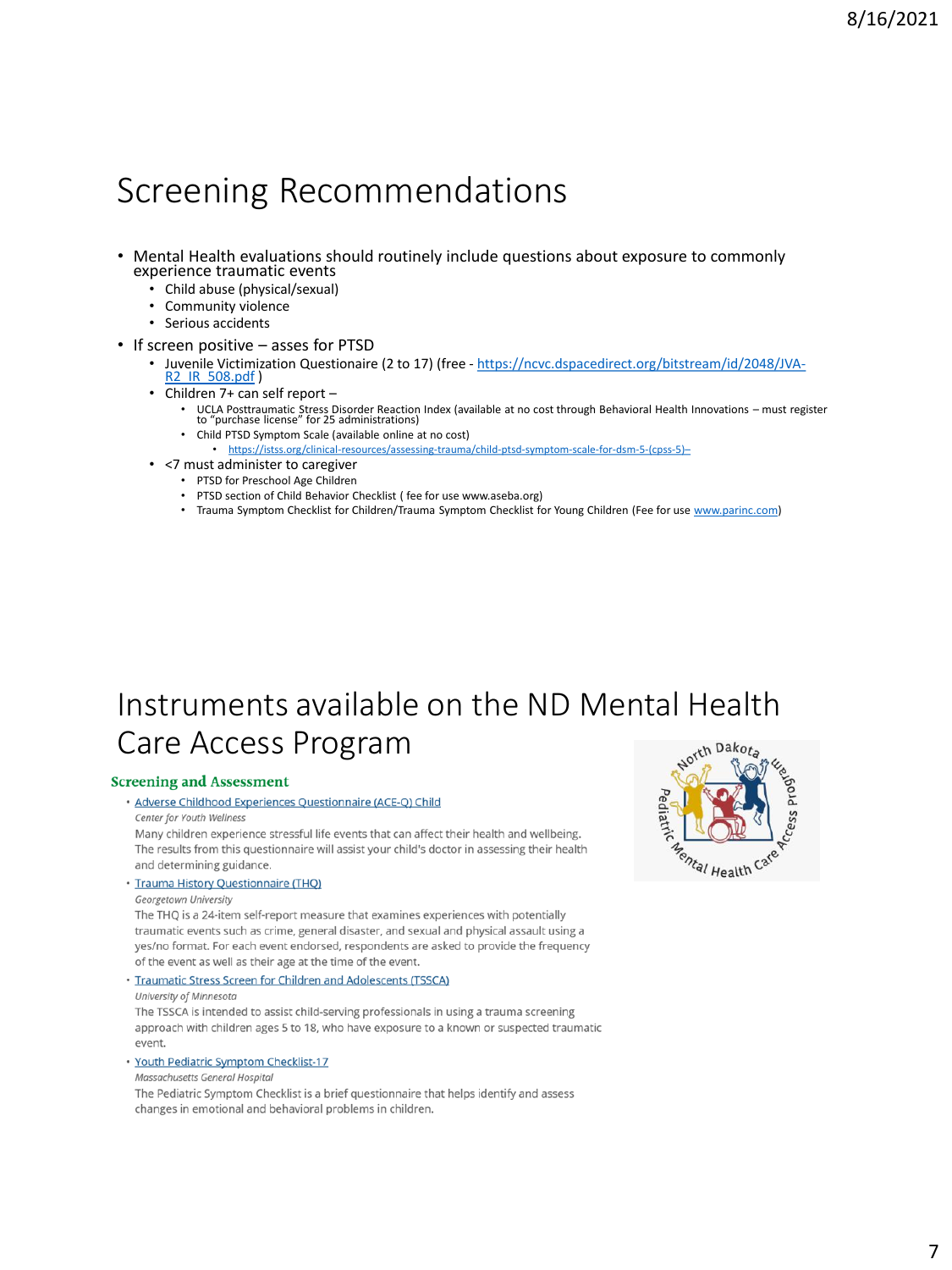If screening indicates PTSD symptoms conduct formal evaluation to determine if PTSD is present, severity of symptoms, Degree of functional impairment – including parents and other caregivers as appropriate

- Child PTSD Symptom Scale rating of functional impairment to allow monitoring of treatment
	- [\(https://istss.org/clinical-resources/assessing-trauma/child-ptsd-symptom](https://istss.org/clinical-resources/assessing-trauma/child-ptsd-symptom-scale-for-dsm-5-(cpss-5)–)scale-for-dsm-5-(cpss-5)–

### Treatment

- Trauma Focused CBT
- Cognitive Behavioral Intervention for Trauma in Schools (CBITS)
- Treat Comorbid Conditions (ADHD, Substance Abuse, Depression, Anxiety)
	- Seeking Safety model of treatment for adolescents with PTSD and Substance use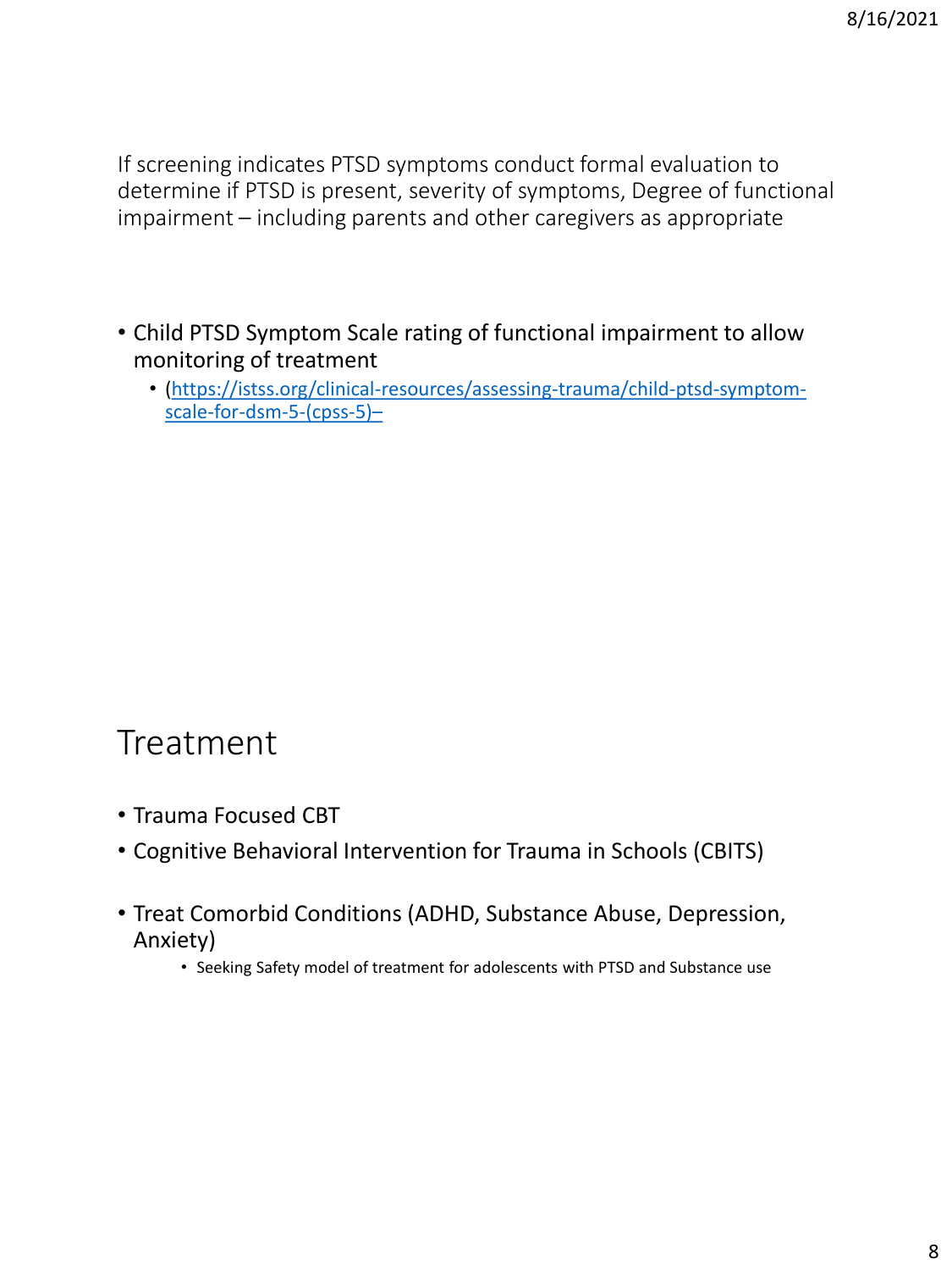## Trauma Focused CBT

- PRACTICE acronym
- Psychoeducation about ptsd
- Parenting Skills (effective parenting skills praise, positive attention, selective attention, time out, contingency reinforcement
- Relxation Skills (focused breathing, progressive muscle relation etc)
- Affective Modulation Skills (feeling identification, thought interruption, positive imagery enhancing safety, problem solving and social skills. Recognize and self regulate negative affect state
- Cognitive coping and processing (recognizing relations among thoughts, feelings and behaviors
- Trauma Narrative –creating narrative of child's traumatic experiences, correct cognitive disortions about he experience, place in context of childs whole life
- In Vivo mastery of trauma reminder graduated exposure to feared stimuli
- Conjoint child/parent sessions share trauma narrative and address family issues
- Enhancing Safety and Development --

### **CBITS**

- Practice components of TF-CBT
- Teacher component to identify impact of trauma on classroom beahviors
- Group school format (trauma narrative in individual break out sessions)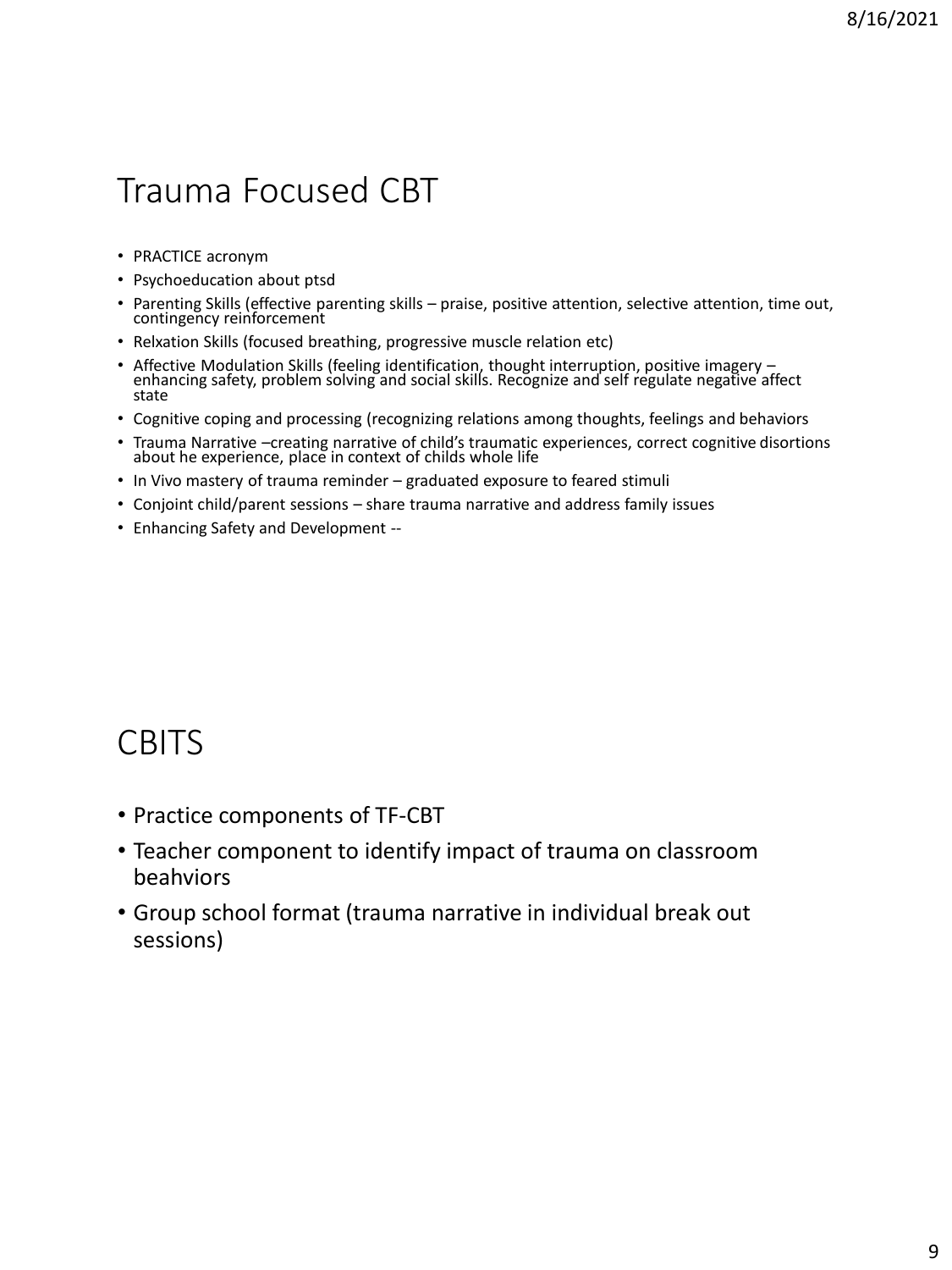### Seeking Safety

### • Manualized individual or groups therapy for PTSD/Substance use

### EMDR

Eye movement desensitization and reprocessing (EMDR) Combines imagined exposure, resource development, cognitive change and self control with bilateral sensory stimulation

8 phase program History and treatment planning Preparation Assessment Reprocessing and desensitization Installation Body scan Closure Re-evaluation of past present and future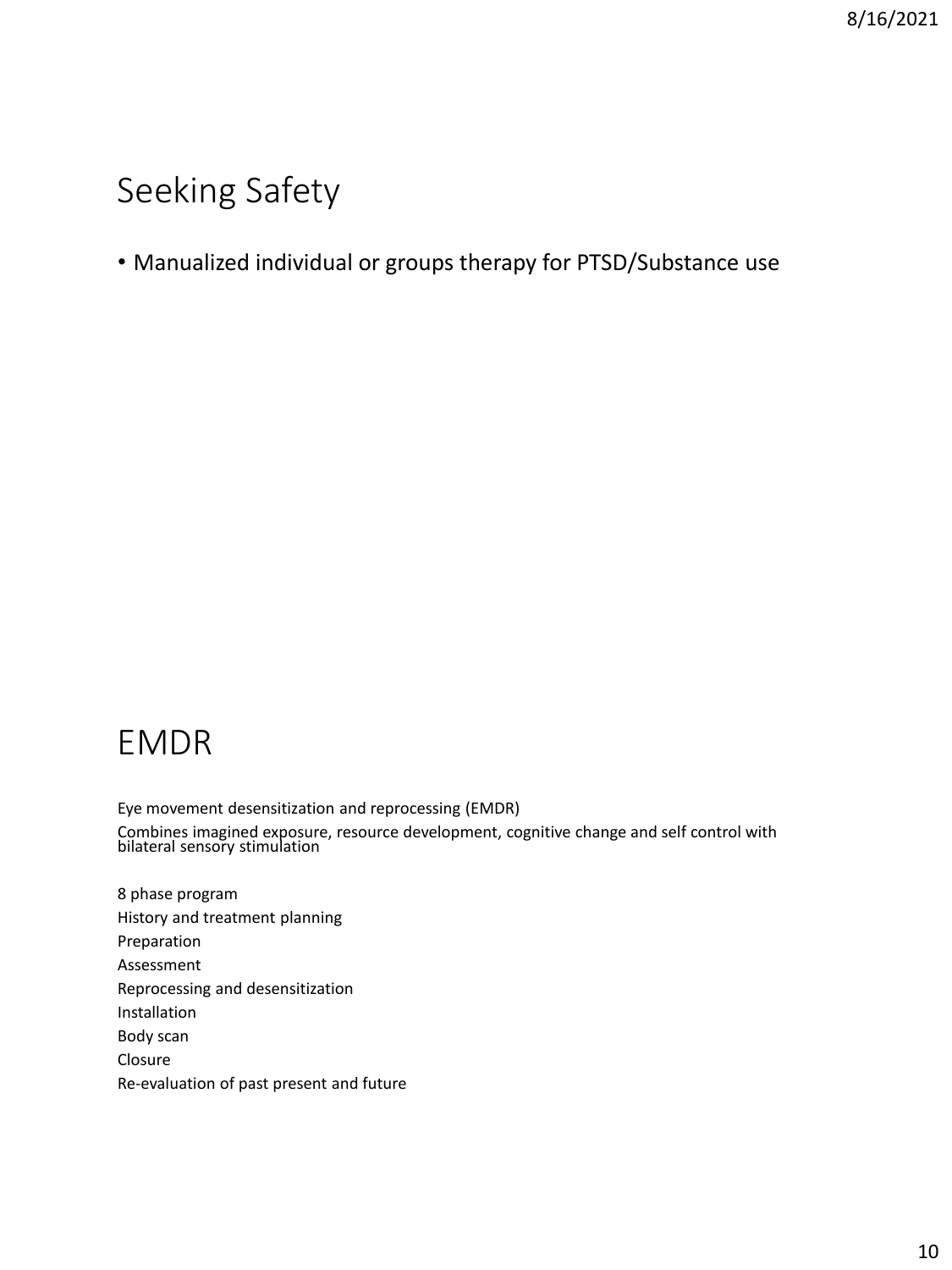## EMDR

- Does appear to have positive outcomes for adolescent with Dx of PTSD – positive studies in adolescent exposure to trauma but do not meet criteria for PTSD
- No studies re: necessary number/length of treatments
- No studies on Pre-adolescents

## Role of Medications?

- European Guidelines and WHO guidelines do not have a role for medications in children with PTSD (therapy only)
- AACAP treatment guidelines Medications CAN be considered (there are no FDA approved medications for PTSD in children)
	- Fluoxetine could be considered for treatment of symptoms of PTSD
	- Potential side effects of irritability, poor sleep, or inattention; because these are symptoms of PTSD hyperarousal, SSRIs may not be optimal medications for these children.